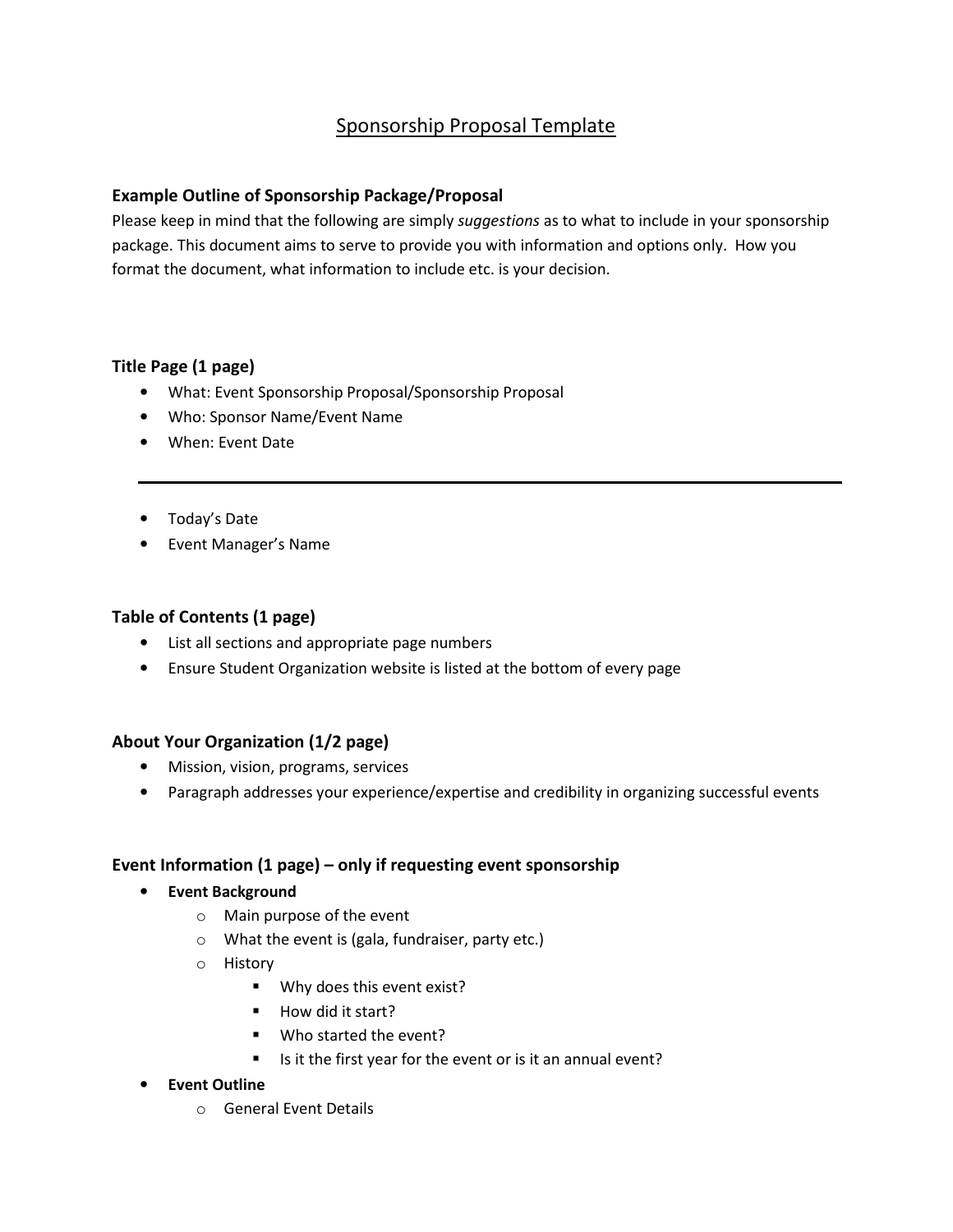- o Name of Event
- o Date of Event
- o Time of Event
- o Who will attend the event (media, young entrepreneurs, etc)
	- **Include approximate number of guests**

#### **Event Objectives**

- o What does this event need to achieve to be successful
- o What are the goals of the current year (include previous goals if applicable)
- $\circ$  Ensure, where possible the objectives are measurable (so you can measure success or lack thereof)
- **Event Organizers** 
	- o Is there a committee or group organizing the event?
	- o Or is it just you, the event manager, organizing the event?
	- o Brief explanation/description
- **Activities** 
	- o What activities are planned for the event?
	- o What will people likely be doing?

## Reach and Target Audience (1/4 page)

- o Explain who will participate in event
- o Psychographic/Demographic information
- o Number of expected participants
- o Other companies that are involved
- o Other hosts, etc

#### Benefits to the Sponsor and Fees (3 pages)

- o Detail the various levels of sponsorship
	- o Respective marketing benefits for each level
	- o Sponsorship fee associated with each level
	- o Suggest making a table/chart for this section
- $\circ$  Identify why you believe this company would benefit by sponsoring your event/organization
	- o Sponsor shares the same target audience as your event/organization
	- o Business operations in the same city
	- $\circ$  Company supports health and active living and encourages its employees to engage in community fundraising
- o List media support